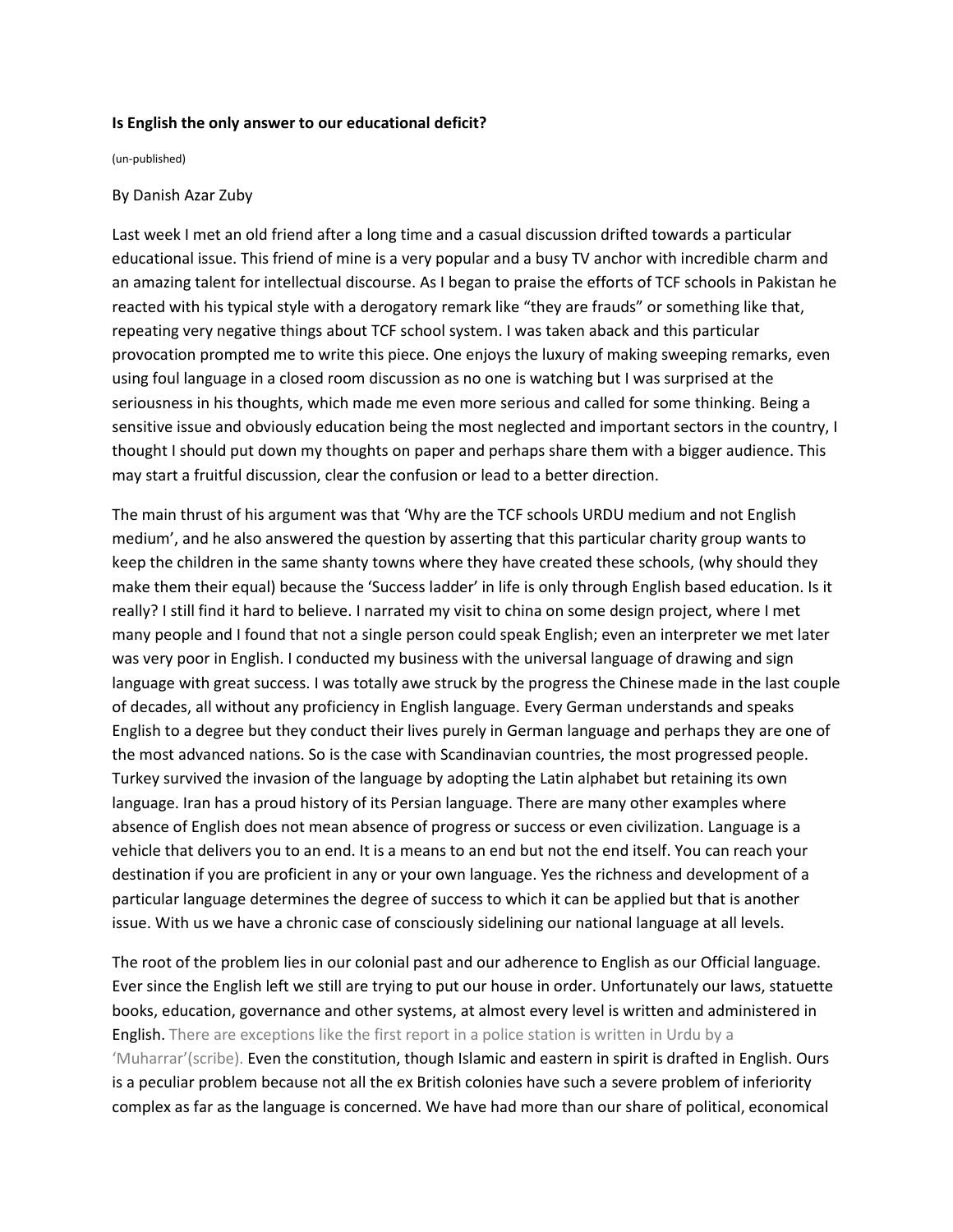and social misfortunes and instabilities and especially the crises of leadership. We have even lost the enthusiasm of throwing away the yoke of the colonial masters. The promise of cutting off the umbilical cord of East India Company and growing as a proud unified nation with a unified language seem to have died. The premise of slowly converting our governance and systems to our language are a dream of the past. Stanley Wolpert wrote that the Mr. Jinnah created not only a country but a nation. We have lost the zeal and zest for a unified language and a unified nation. There is no room for another Faiz, as the once a fertile ground has totally been desertified.

The Muslims inventors of the past advanced their theories in Arabic or Persian and not in English, in fact the English scholars spent a lifetime translating and copying them in English which propelled them to advancement and revolutions. Had we invested properly in the development of Urdu and Bangla with a long term vision things would have been different today. Unfortunately our first troubles surfaced because of narrow minded decisions of our politicians regarding language issues. The nature of crisis we face today also has its roots in the abandonment of our cultural heritage. We were caught up in one crisis after another. Leaders were and still are misfits and selfish. Education takes the lowest priority. The language almost lost. We are now caught in parochial, provincial divisiveness rather than unity. The only thing that is loud and visible, especially on the media, is the advancement of the English speaking world, constantly echoing with our worship of the Gora sahib and the English infrastructure that he left behind.

In today's scenario, I personally feel that the basic education should start with the "mother tongue" from the tender age which the child absorbs instantly and easily. The primary education should start off with gradual coverage in national language Urdu with an introduction to English as a parallel instruction system. Finally the secondary and upper levels of education should have a combination of English and Urdu, and further specialization as per technical and other requirements. This way an individual not does lose his mother tongue, retains his ability of his national language at the same time specializing in English wherever required. But this is just an idea. The education experts should come forward and create new road maps, and plan strategies that are do-able and which do not rust in annual reports. Sounds idealistic and difficult but with careful planning, curriculum development and requisite GDP investment in education…all is possible.

And coming back to my friend's objection and the TCF Schools in Pakistan. Closing down the 90% Urdu medium schools across the country or converting them to English medium would be like living in fool's paradise but slowly introducing English to all education units is understandable. Yes English is extremely important today. It is becoming the Lingua franca of the world, it is essential to learn English but I feel not at the cost of our own language or our mother tongue. They are all important. As far as TCF is concerned I talked to Director Education at their head office and visited their website for a detailed introduction to the TCF schools and systems. I felt happy that I updated my information on the TCF. They have a course in English and also have a special course for computer literacy. They are planning for the upper tier of education level. They have a special teachers training institution where even the trainers are trained. They have a scientific approach to school and curriculum design and development. To be honest I haven't yet visited a TCF unit yet but I will. A fantastic school system which has won many national and international awards in the field of education, how could have they blundered? An NGO that establishes purpose built quality schools for the under privileged across the country, (600 primary